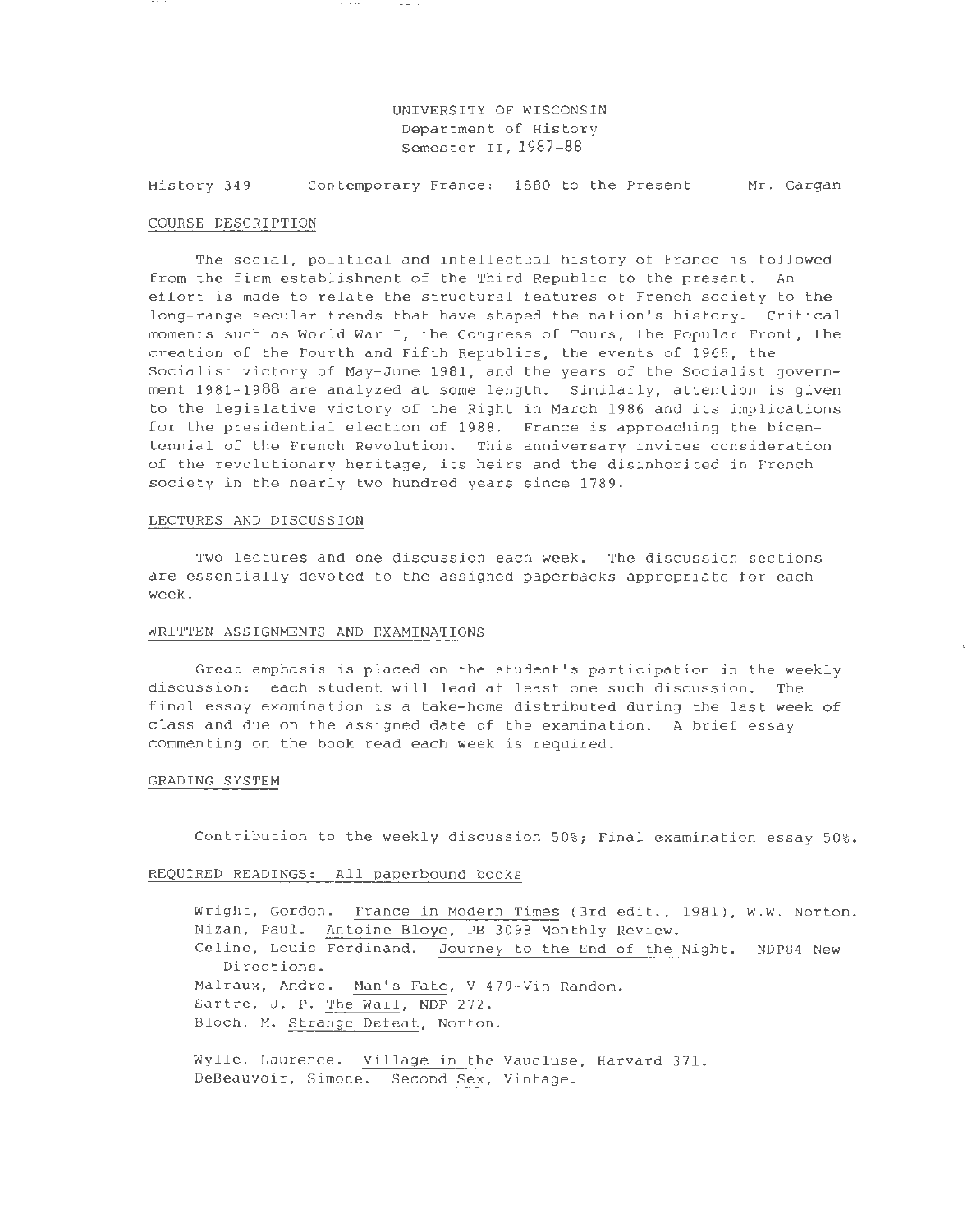### History 348-9

### E. Gargan

## SOME STATISTICS ON THE DEVELOPMENT AND STRUCTURE

OF FRENCH SOCIETY 1775-1968

Population 1791-1968

| Year                                                                                                                                                                                                         | Population<br>(in thousands)                                                                                                                                                                                                                                     | Annual<br>Increase<br>per 100                                                                                                                                                 |
|--------------------------------------------------------------------------------------------------------------------------------------------------------------------------------------------------------------|------------------------------------------------------------------------------------------------------------------------------------------------------------------------------------------------------------------------------------------------------------------|-------------------------------------------------------------------------------------------------------------------------------------------------------------------------------|
| 1791<br>1801<br>1821<br>1831<br>1836<br>1841<br>L846<br>1851<br>1856<br>1861<br>1866<br>1872<br>1876<br>1881<br>1886<br>1891<br>1896<br>1901<br>1906<br>1911<br>1921<br>1926<br>1931<br>1936<br>1946<br>1954 | 27,190<br>27,350<br>30,462<br>32,589<br>33,541<br>34,230<br>35,400<br>35,783<br>36,039<br>37,386<br>38,067<br>36,103<br>36,906<br>37,672<br>38,219<br>38,343<br>38,518<br>38,962<br>39,252<br>39,605<br>39,210<br>40,744<br>41,835<br>41,907<br>40,503<br>42,777 | 0.005<br>0.56<br>0.69<br>0.59<br>0.41<br>0.68<br>0.21<br>0.14<br>0.74<br>0.36<br>0.55<br>0.41<br>0.29<br>0.06<br>0.09<br>0.23<br>0.15<br>0.18<br>0.78<br>0.53<br>0.03<br>0,70 |
| 1962<br>1968                                                                                                                                                                                                 | 47,558<br>50,105                                                                                                                                                                                                                                                 | 0, 80<br>0.70                                                                                                                                                                 |

### Distribution of the Population

| According to Age Groups |      |      |      |                                         |      |  |  |  |  |  |
|-------------------------|------|------|------|-----------------------------------------|------|--|--|--|--|--|
| i Ages                  | 1775 | 1851 | 1901 | 1946                                    | 1968 |  |  |  |  |  |
| $0 - 19$                | 42.8 | 38.5 | 34.3 | 29.5                                    | 33.8 |  |  |  |  |  |
| $20 - 59$               | 49.9 | 51.3 | 52.7 | 54.5                                    | 48.3 |  |  |  |  |  |
| $60+$                   | 7.3  | 10.2 | 13.0 | 16.0                                    | 17.9 |  |  |  |  |  |
|                         |      |      |      | 100.001 100.001 100.001 100.001 100.001 |      |  |  |  |  |  |

### Percentage of Urban Population

| Year | % of Urban<br>Population in<br>Communes of<br>2,000 and more | % of Population<br>in Towns of<br>$5,000$ and more |
|------|--------------------------------------------------------------|----------------------------------------------------|
| 1836 |                                                              | 16.8                                               |
| 1846 | 24.4                                                         |                                                    |
| 1851 | 25.5                                                         | 17.9                                               |
| 1856 | 27.3                                                         |                                                    |
| 1861 | 28.9                                                         |                                                    |
| 1866 | 30.5                                                         | 24.4                                               |
| 1872 | 31.1                                                         |                                                    |
| 1881 | 34.8                                                         |                                                    |
| 1891 | 37.4                                                         |                                                    |
| 1901 | 40.9                                                         | 35.6                                               |
| 1911 | 44.2                                                         | 38.4                                               |
| 1921 | 46.4                                                         | 41.I                                               |
| 1936 | 52.4                                                         | 46.8                                               |
| 1954 | 56.0                                                         | 50.2                                               |
| 1962 | 61.7                                                         | 55.2                                               |
| 1968 | 70.5                                                         | 59.0                                               |
|      |                                                              |                                                    |

Source: Georges Dupeux, La Société francaise 1789-1970 (Paris, 1972) pp. 46, 16, 19.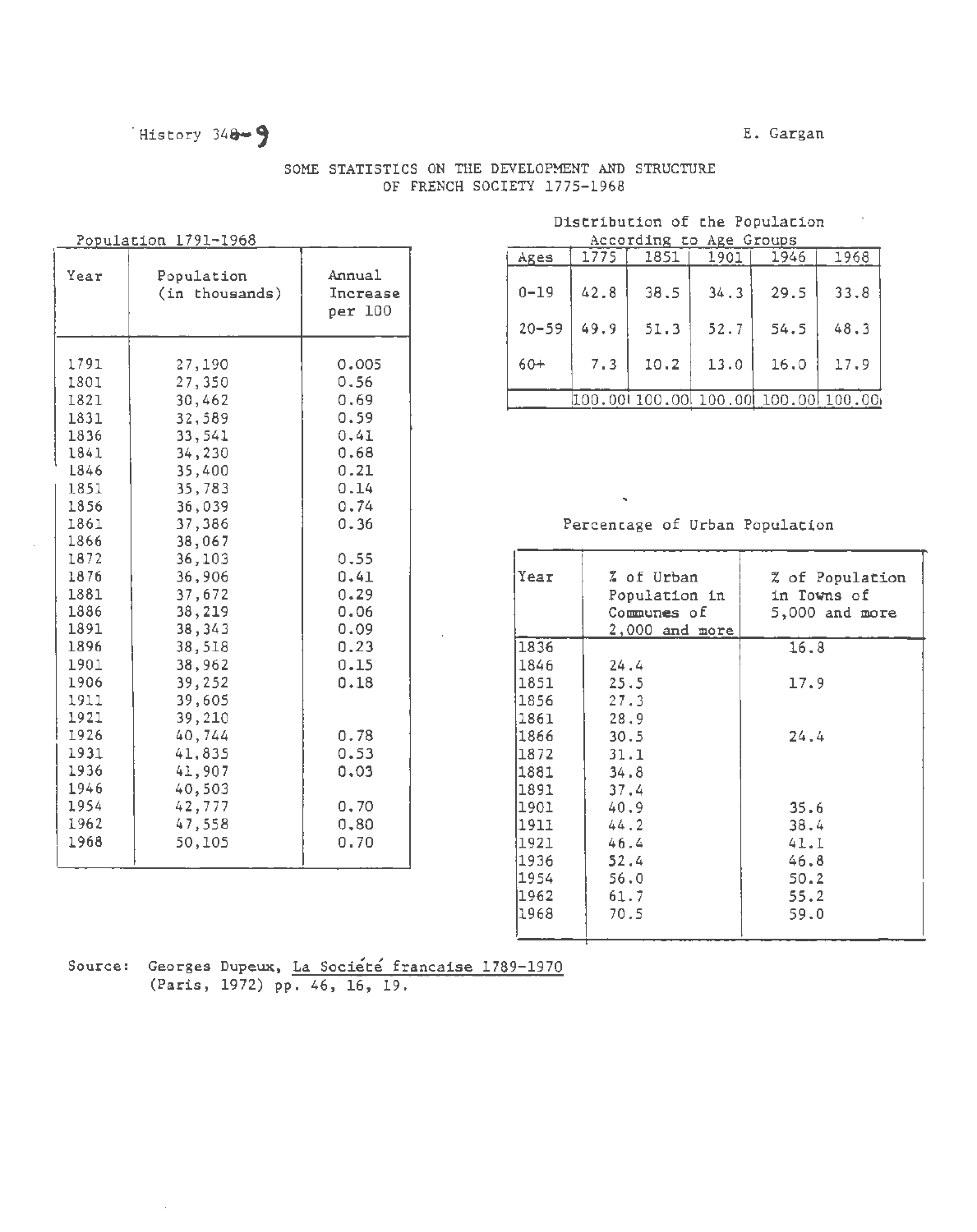| Years               | 1851 | 1881 | 1901 | 1921 | 1936 | 1954 | 1962 | 1968 |  |
|---------------------|------|------|------|------|------|------|------|------|--|
| Primary<br>Sector   | 53   | 48   | 42   | 43   | 37   | 30   | 22   | 16   |  |
| Secondary<br>Sector | 25   | 27   | 31   | 29   | 30   | 34   | 37   | 40   |  |
| Tertiary<br>Sector  | 22   | 25   | 27   | 28   | 33   | 36   | 41   | 44   |  |

% of Active Population in the Three Sectors of the Economy

Source- IBID., p. 30

| Age<br>when ending<br>studies | 1901 | 1906       | 1911           | 1921           | 1926           | 1931           | 1936           | 1946           | 1954           | 1962 | 1968                     |
|-------------------------------|------|------------|----------------|----------------|----------------|----------------|----------------|----------------|----------------|------|--------------------------|
| Illiterates                   | 12   | I0         | 8              | 6              | 5              | 4              | 3              | $\overline{2}$ |                | ı    |                          |
| $7 - 9$                       | 14   | 12         | 10             | $\overline{7}$ | 4              | 3              | $\overline{2}$ | 1              | ı              | -    | $\overline{\phantom{a}}$ |
| $10 - 12$                     | I7   | 15         | 14             | 11             | 10             | 8              | 6              | 4              | $\overline{2}$ | 1    | 1                        |
| $13 - 14$                     | 40   | 44         | 48             | 54             | 58             | 61             | 64             | 65             | 65             | 61   | 57.                      |
| $15 - 18$                     | 12   | 13         | 14             | 15             | 16             | 17             | 18             | 20             | 23             | 27   | 30                       |
| $19 - 21$                     | 4    | 4          | 4              | 5              | 5              | 5              | 5              | 5              | 6              | 7    | $\overline{7}$           |
| $22+$                         | ı    | $\sqrt{2}$ | $\overline{2}$ | $\overline{2}$ | $\overline{2}$ | $\overline{2}$ | $\overline{c}$ | 3              | $\overline{2}$ | 3    | 4                        |
| TOTAL                         | 100  |            |                |                |                |                |                |                |                |      |                          |

Distribution of Active Population at the Age of Leaving School

N.B. The Years 1901-1946 refer to masculine active population

1954, 1962, 1968 refers to total active population

Source: Revue Population, Mai-Juin 1968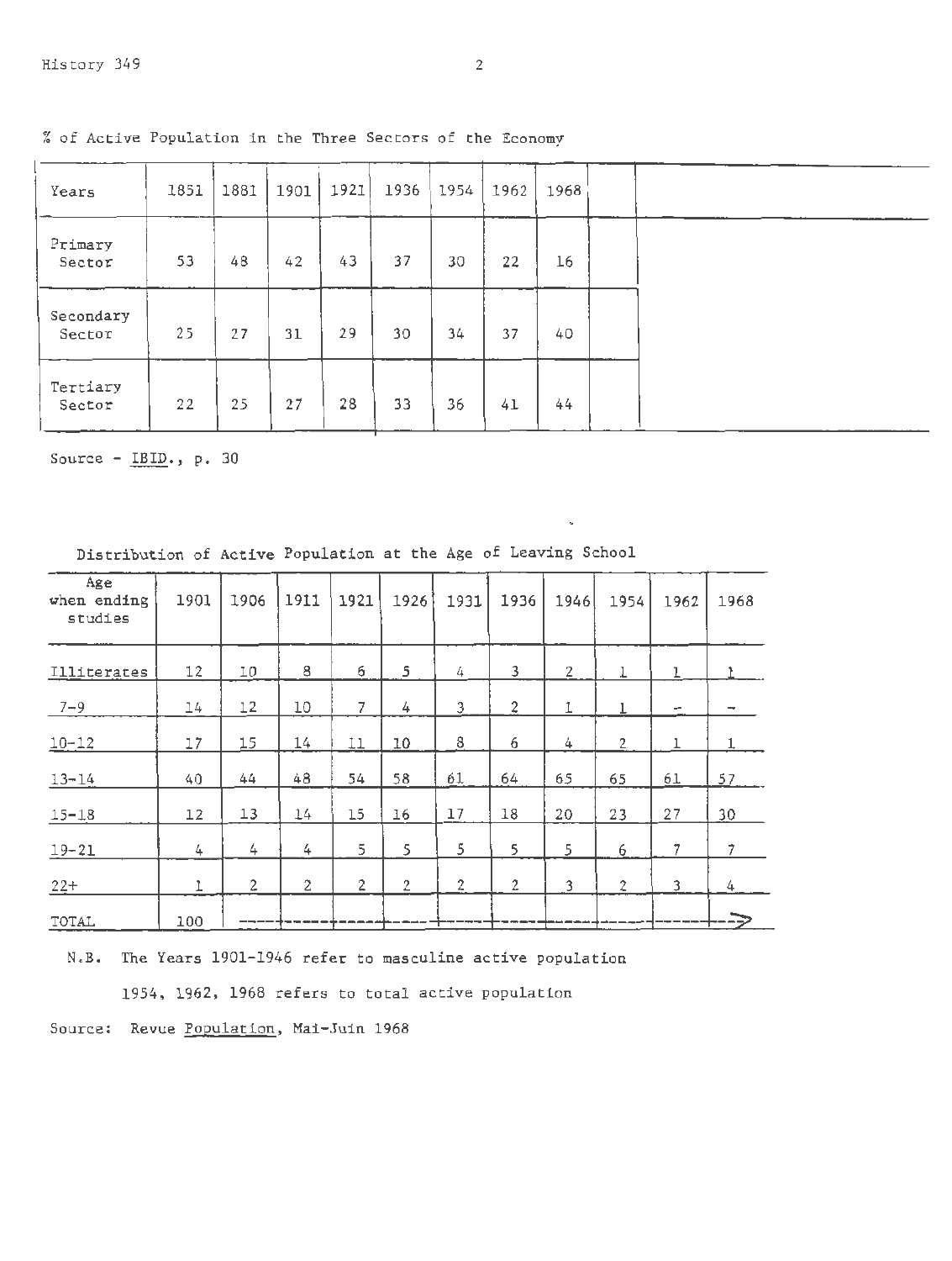### MAP I



### FRANCE: DEPARTMENTS and FORMER PROVINCES (see Départements, p. 194; Provinces, Les Anciennes, p.579).

I COMTAT-VENAISSIN, New Vescher, p. 733.

2 SAVOIS AND COMTE DE NICE. The Duché de Savoie (out of which the departments of Savoie and Haute Savoie were formed) and the Comté de Nice were not finally reded to France until 1860.

3 TERRITOIRS DE BELFORT, the portion of the Départment du Haut-Rhin which remained in French possession in 1871 after the Franco-Prussian War. It retained its separate administrative status when Alsace and Lorraine were removed to France in 1919 by the Treaty of Versailes, and now ranks as a department.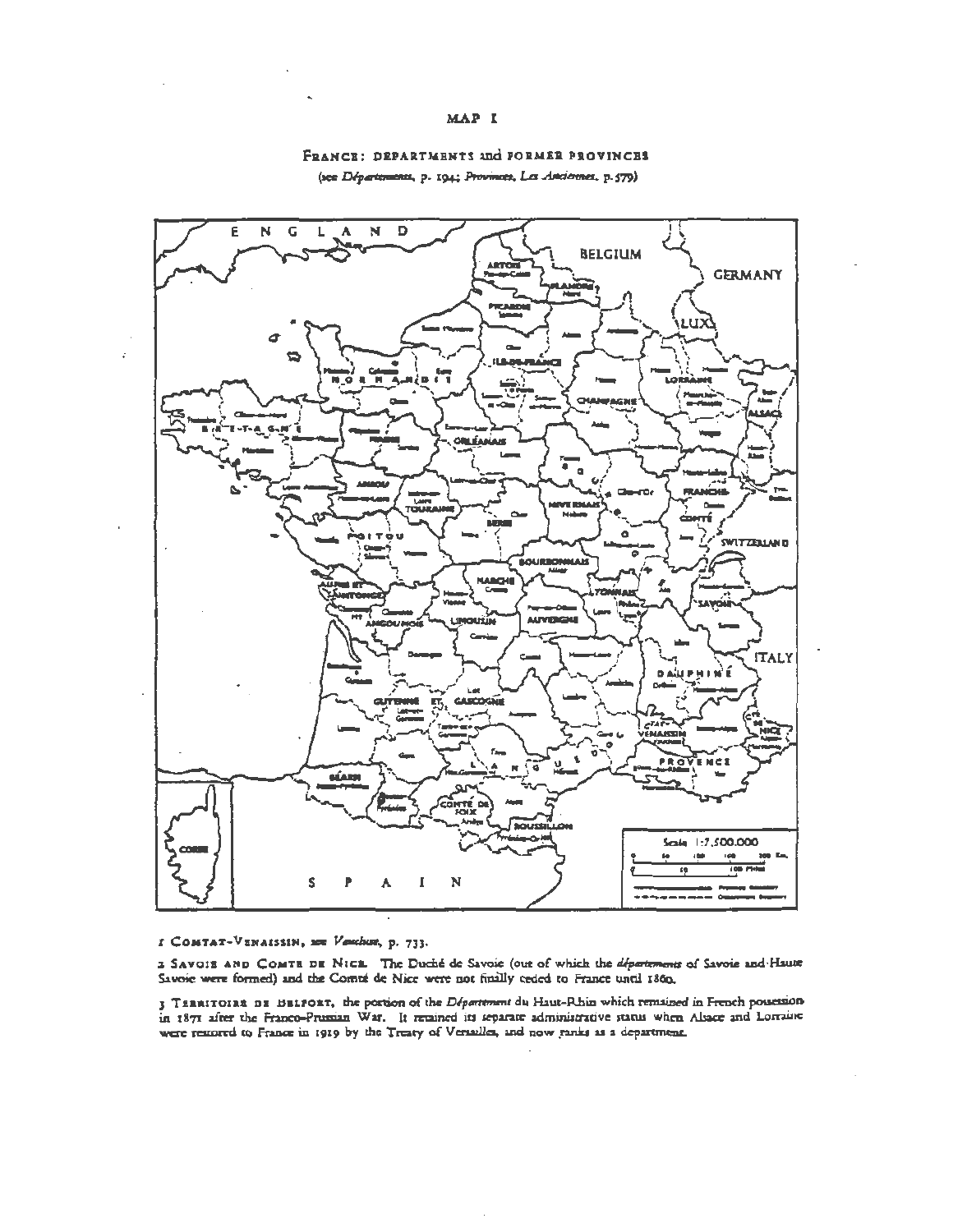

FRANCE: PHYSICAL FEATURES



oie and Haute

mch possession<br>and Lorraine

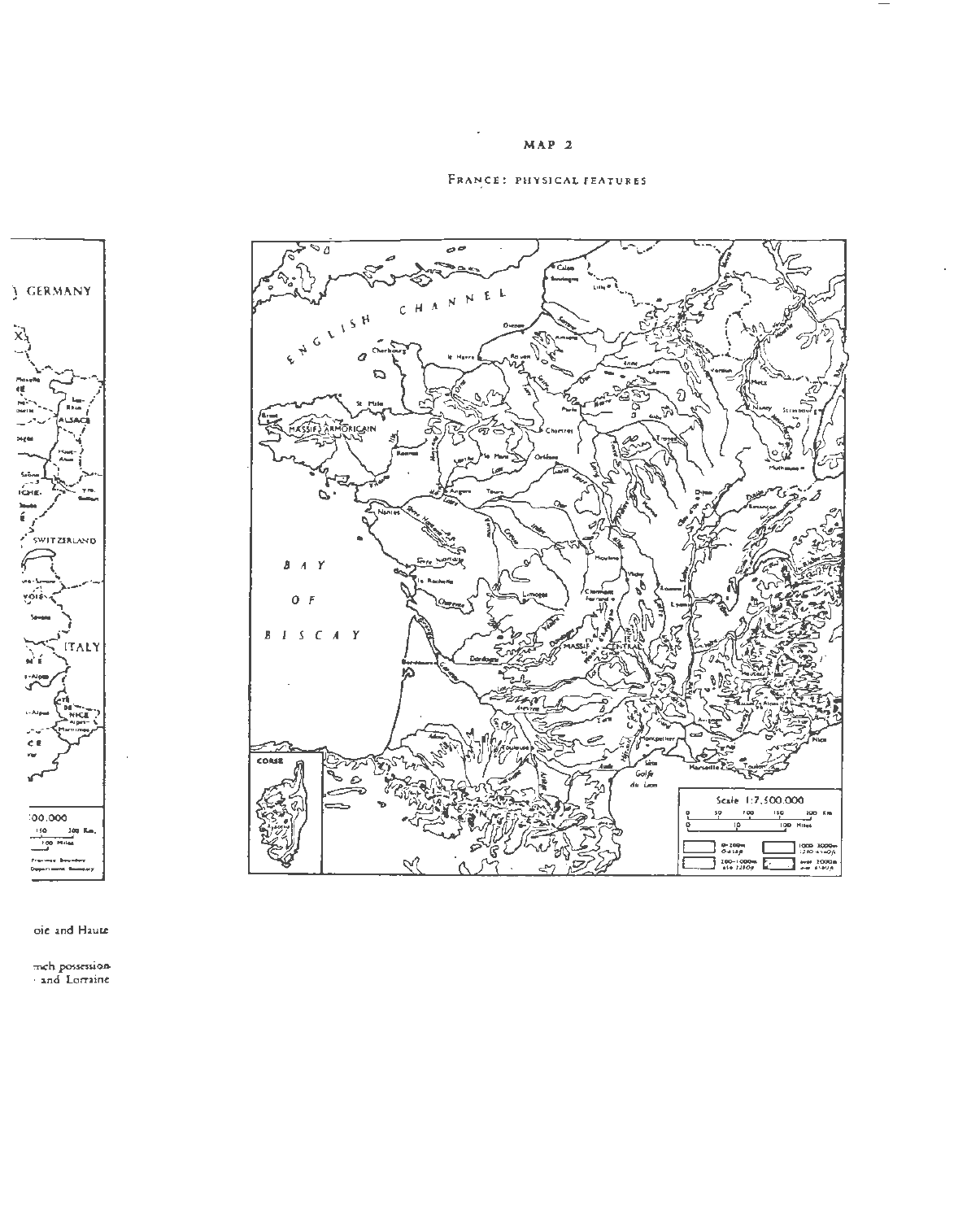f FRANCE Era Lution DEMOGRAPhic

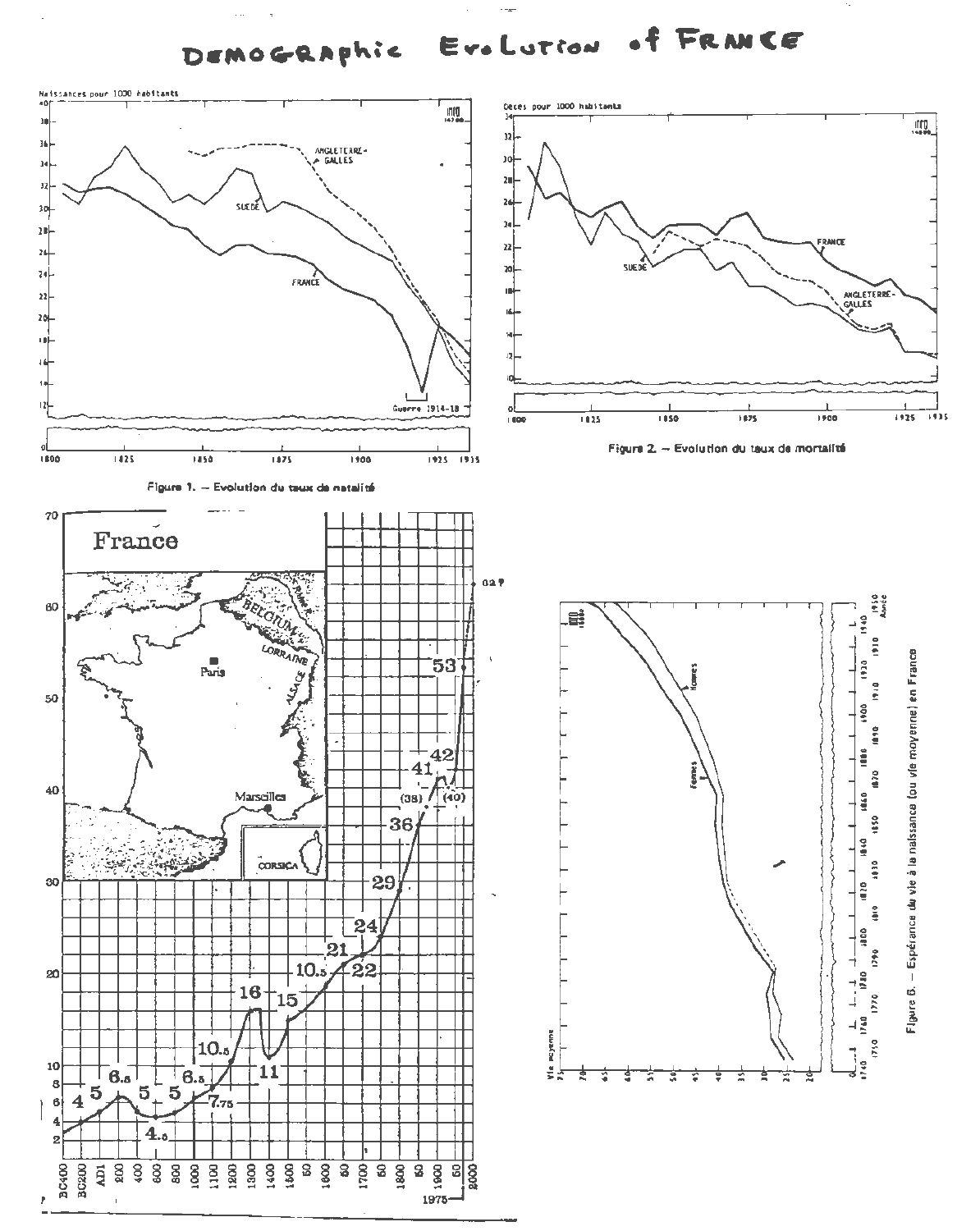### UNIVERSITY OF WISCONSIN-MADISON Department of History Semester II, 1987-88

HISTORY 349 Contemporary France

### FINAL EXAMINATION E. T. Gargan

May 4, 1987

Please answer two (2) questions . Please return your examination to my office (4227 Humanities) on Wednesday May 11, between 2:45 and 4:45. If you would feel more comfortable answering three (3) questions, please do so.

UNDERGRADUATE STUDENTS: On May 11, please return, with your final examination, the papers you wrote this term on the readings. Please put your papers in a folder.

- l. The changes in France's demographic history since 1945 have been described as "revolutionary" when compared to the period 1880 to 1940. How do you understand these changes?
- 2. The changes in France's regional history since 1945 have been characterized as "revolutionary" when compared to the nation's regional experience in the years 1880 to 1940. What were these changes and what is the historical significance of this new situation?
- 3. Why may the changes in France's rural and agricultural history since 1945 be considered "revolutionary"?
- 4. What is your understanding of the social distances between the classes in France of the 1980s compared to their respective situations in the years 1880 to 1940?
- 5. How do you understand the shared experiences of the French today with regard to the family, attitudes toward death, religion, superstitions, fears, and dreams?
- 6. What is the historical significance of Surrealism in the cultural history of France?
- 7. When do events matter as distinct from longue durée historical trends? Illustrate their significance by discussing one of the following "events": February 6, 1934, Vichy France, May 1968.
- 8. Compare the documentary and interpretative historical importance of two of the novels we read this term. Sartre's The Childhood of a Leader is to be considered as *a* novel.
- 9. Discuss the merit and limits of the following judgment about The Second Sex: "In the 1970's it was used as a starting point in the women's movement and in conscious-raising groups. It is read differently in the 1980s. Today, for a younger generation, it is criticised as pessimistic and without any clear direction for liberation." Judith Okely, Simone de Beavoir, p. 51.

 $\sim$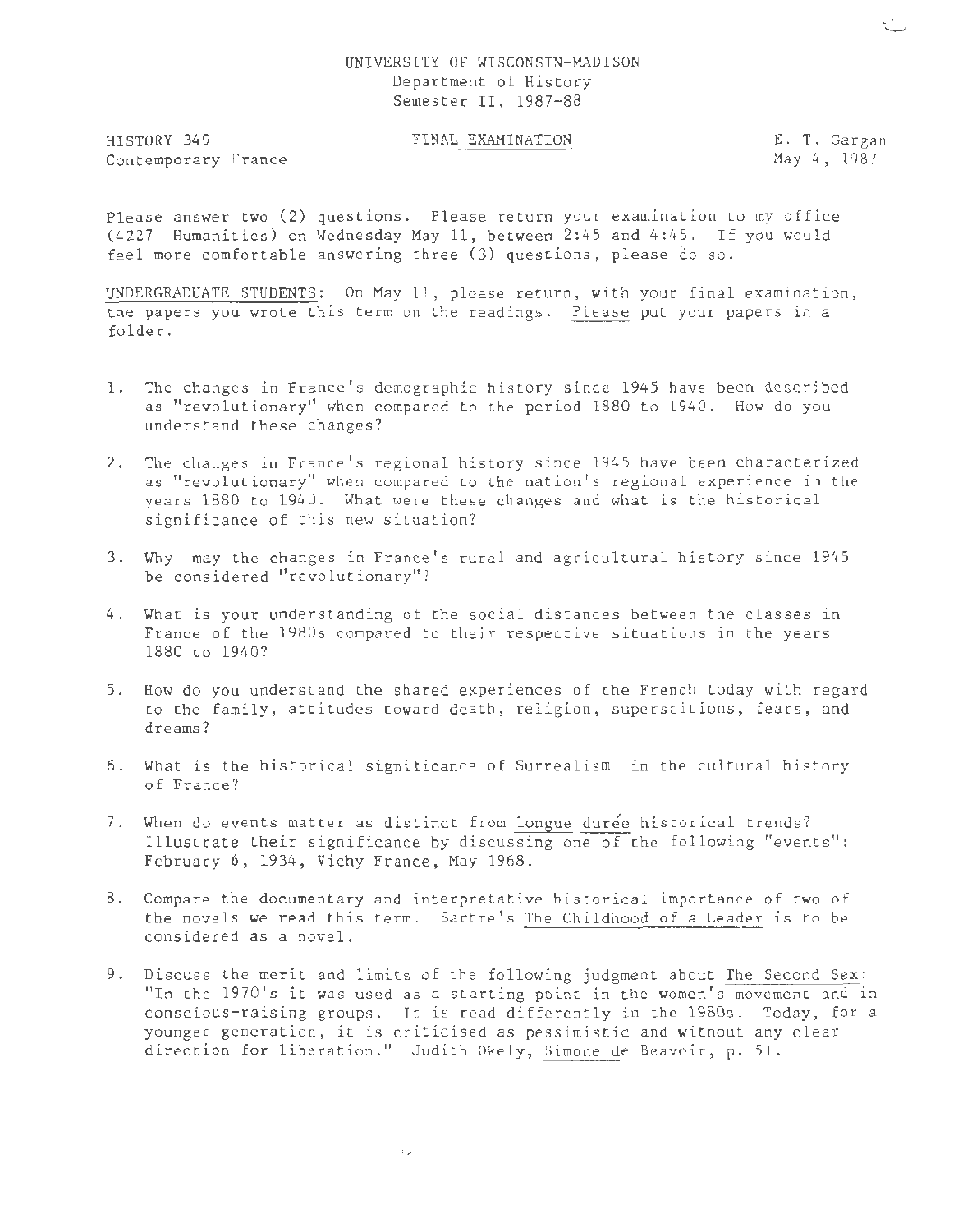### UNIVERSITY OF WISCONSIN Department of History Semester II, 1991-92

History 349 Contemporary France: 1880 to the Present Mr. Gargan

#### COURSE DESCRIPTION

The social, political and intellectual history of France is followed from the firm establishment of the Third Republic to the present. An effort is made to relate the structural features of French society to the long-range secular trends that have shaped the nation's history. Critical moments such as World War I, the Congress of Tours, the Popular Front, the creation of the Fourth and Fifth Republics, the events of 1968, the Socialist victory of May-June 1981, and the years of the Socialist government 1981-1986 are analyzed at some length. Similarly, attention is given to the legislative victory of the Right in March 1986 and to the legislative and presidential elections of 1988. 1989 was the bicentennial of the French Revolution. This anniversary invited consideration of the revolutionary heritage, its heirs and the disinherited in French society in the two hundred years since 1789. Some necessary attention will be given to the experiences of the women of France until today. France's current optimism on the future of the European community and the steps to be taken in 1992 will be discussed.

### LECTURES AND DISCUSSION

Two lectures and one discussion each week. The discussion sections are essentially devoted to the assigned paperbacks appropriate for each week.

### WRITTEN ASSIGNMENTS AND EXAMINATIONS

Great emphasis is placed on the student's participation in the weekly discussion: each student will lead at least one such discussion. The final essay examination is a take-home distributed during the last week of class and due on the assigned date of the examination. A brief essay commenting on the book read each week is required.

### GRADING SYSTEM

Contribution to the weekly discussion 50%; Final examination essay 50%.

### REQUIRED READINGS: All paperbound books

Wright, Gordon. France in Modern Times (4th or 3rd edit., 1981), W.W. Norton. Nizan, Paul. Antoine Bloye, PB 3098 Monthly Review. Celine, Louis-Ferdinand. Journey to the End of the Night. NDP84 New Directions. Malraux, Andre. Man's Fate, V-479-Vin Random. Sartre, J. P. The Wall, NDP 272. Bloch, M. Strange Defeat, Norton. Camus, Albert. The Rebel, Vin 30. Wylle, Laurence. Village in the Vaucluse, Harvard 371. DeBeauvoir, Simone. Second Sex, Vintage.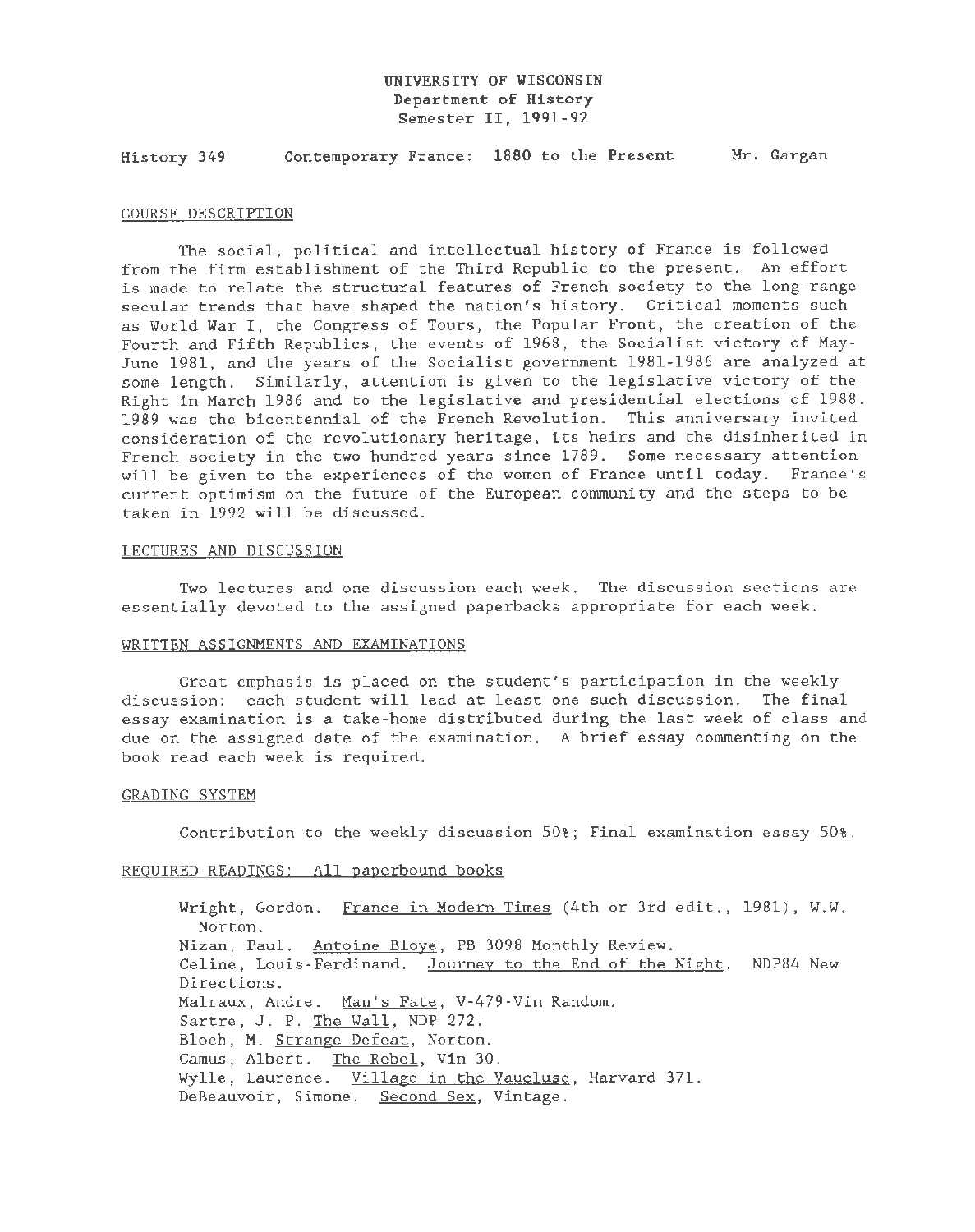

FRANCE: DEPARTMENTS and FORMER PROVINCES (see Départements, p. 194; Provinces, Les Anciennes, p.579).

I COMTAT-VENAISSIN, see Vauchise, p. 733.

2 SAVOIE AND COMTE DE NICE. The Duché de Savoie (out of which the departements of Savoie and Haute Savoie were formed) and the Comté de Nice were not finally ceded to France until 1860.

3 TERRITOIRE DE BELFORT, the portion of the Département du Haut-Rhin which remained in French possession. in 1871 after the Franco-Prussian War. It retained its separate administrative status when Alsace and Lorraine were restored to France in 1919 by the Treaty of Versailles, and now ranks as a department.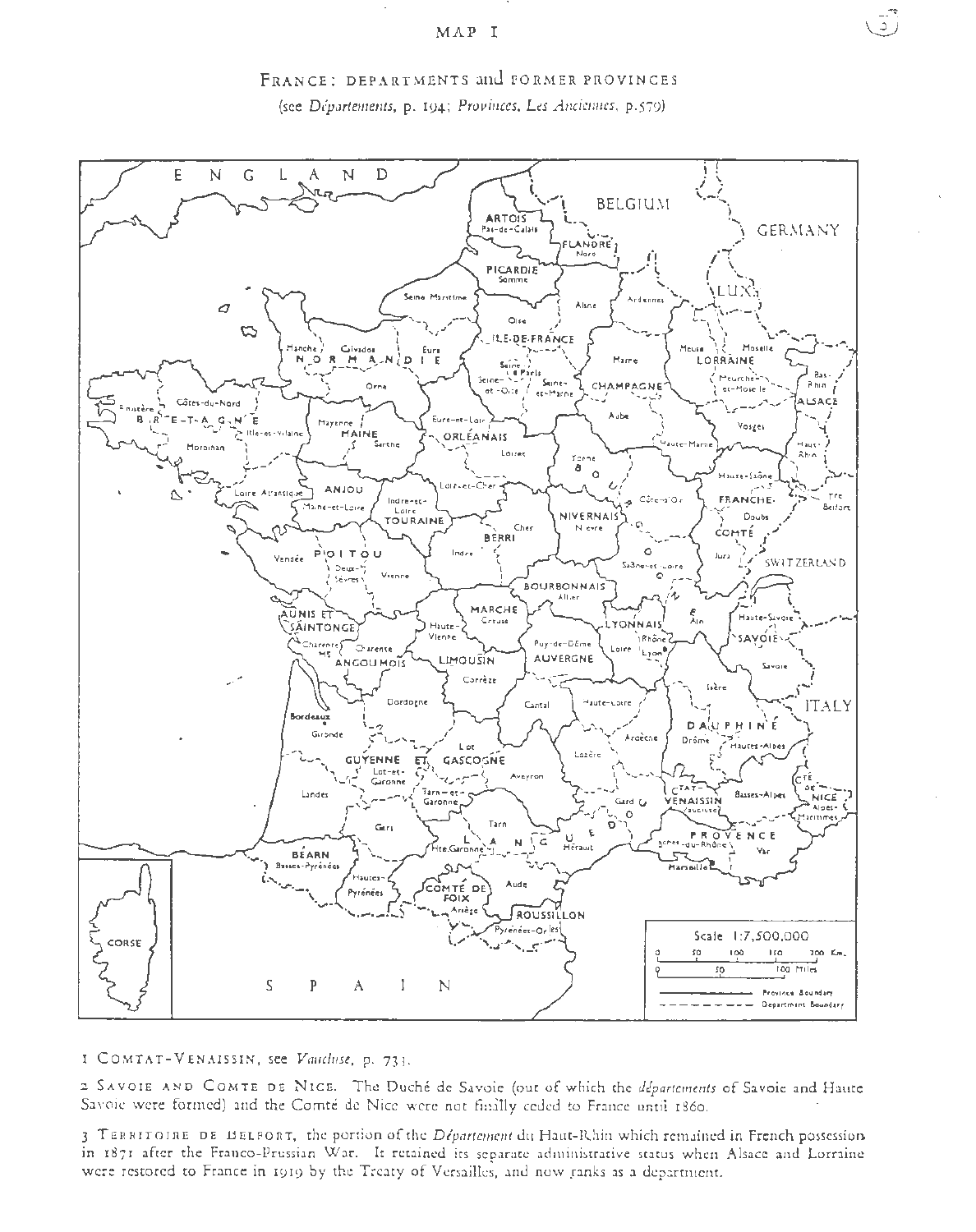# ET RÉGIONALES



## Les socialistes devraient perdre la moitié de leurs régions

Les socialistes ne profiteront pas de ce ou'ils<br>'nt voutu et imposé : l'élection des conseillers<br>:4 tionaux au suffrage universet direct et au scritsomewhere we will be gauche avait pouriant<br>filme haat et fort que l'ancien système de<br>"ilfime haat et fort que l'ancien système de<br>"ilfime haat et fort que l'ancien sessemblées régiotuil lui accordait plus de présidences que le libre hosa des electeurs.

ques. Il n'e il que douze ant que, par une loi venlue par Georges Pummitou, ette est devenue un établissement public geré par des hommes publi ques. Autourd'hui, la vivilà éterée au siatut de collectivité territoriale de la République.

Les résultats des élections régionales cu 16 mars are vont pas facilités la mise en leuvre de cette nouvelle étape décisive. Consequence de la

dent de l'assemblée régionale. Celle-ci ne pourra fout au tong de son mandat, tenverser le présici. à timierse du gouvernement, ne dispose pas de went terminally pour vasturer la tolelaté de sa пологие.

the premiumently an pourism are possible tous les effets que l'ou pouvait cristière. Certes le demi-point de plus aux seconds qu'aux premiers.<br>Ilors que le PS en perd 1,73 de RPR et l'UDI<br>J'erdent un peu moins d'un point, aign que les<br>Celes droire « en gagnent 0,81 Le Front natioital fait praciquement le même score

Cette reintive uniformaté des movennes antio-<br>naies camoutle, toutelais, des inflérences impor-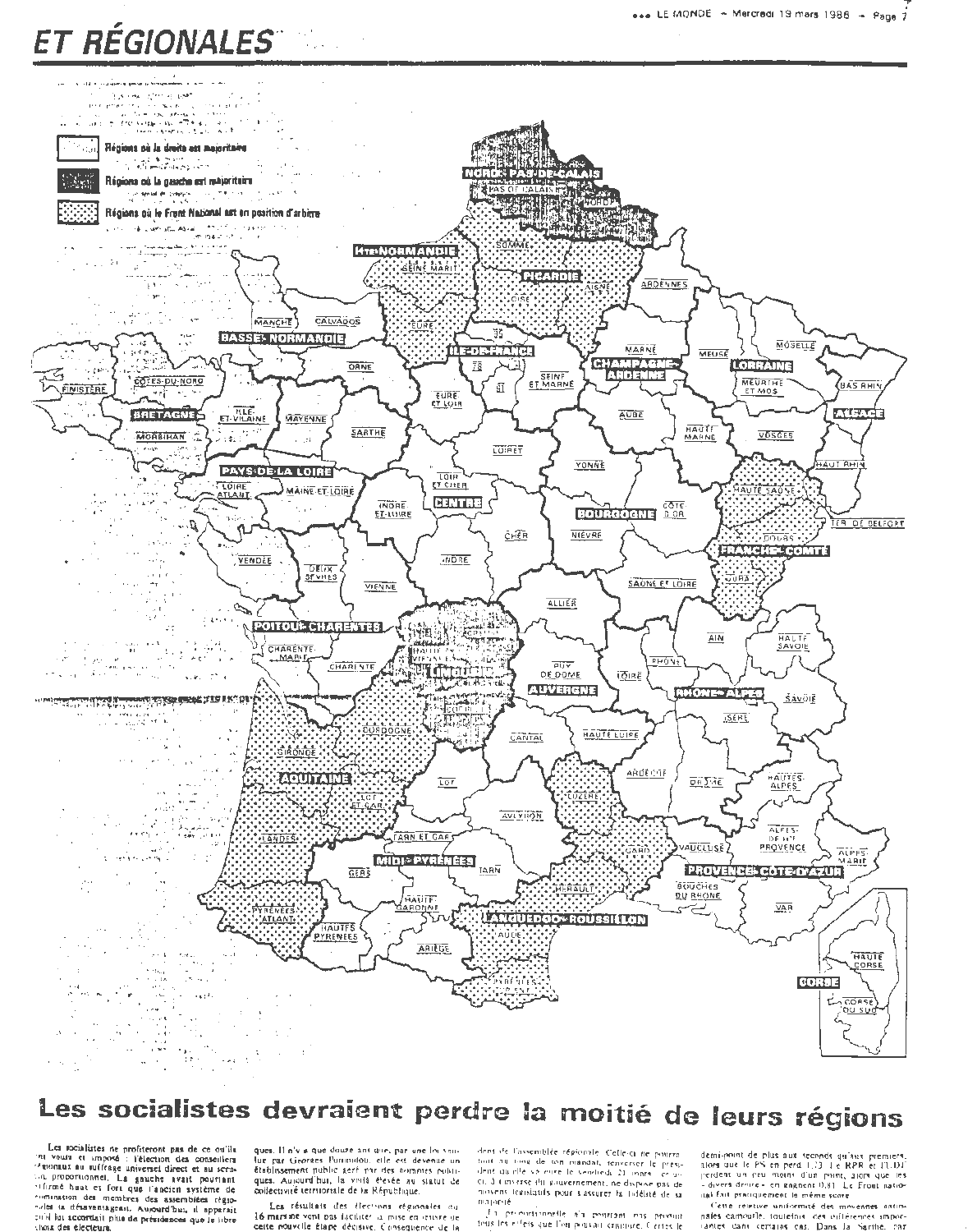### History 348-9

### E. Gargan

| SOME STATISTICS ON THE DEVELOPMENT AND STRUCTURE |                             |  |  |
|--------------------------------------------------|-----------------------------|--|--|
|                                                  | OF FRENCH SOCIETY 1775-1968 |  |  |

| Population 1791-1968 |  |
|----------------------|--|
|                      |  |

 $\frac{1}{2}$  $\overline{a}$ 

| Year         | Population<br>(in thousands) | Annual<br>Increase<br>per 100 |
|--------------|------------------------------|-------------------------------|
| 1791         | 27,190                       | 0.005                         |
| 1301         | 27,350                       | 0.56                          |
| 1821         | 30,462                       | 0.69                          |
| 1831         | 32,589                       | 0.59                          |
| 1836         | 33,541                       | 0.41                          |
| 1841<br>I    | 34,230                       | 0.68                          |
| 1846         | 35,400                       | 0.21                          |
| 1851<br>I    | 35,783                       | 0.14                          |
| 1856         | 36,039                       | 0.74                          |
| 1861         | 37,386                       | 0.36                          |
| 1866         | 38,067                       |                               |
| 1872         | 36,103                       | 0.55                          |
| 1876         | 36,906                       | 0.41                          |
| 1881         | 37,672                       | 0.29                          |
| 1886         | 38,219                       | 0.06                          |
| 1891         | 38,343                       | 0.09                          |
| 1896         | 38,518                       | 0.23                          |
| 1901         | 38,962                       | 0.15                          |
| 1906<br>1911 | 39,252<br>39,605             | 0.18                          |
| 1921         | 39,210                       |                               |
| 1926         | 40,744                       | 0.78                          |
| 1931         | 41,835                       | 0.53                          |
| 1936         | 41,907                       | 0.03                          |
| 1946         | 40,503                       |                               |
| 1954         | 42,777                       | 0.70                          |
| 1962         | 47,558                       | 0, 80                         |
| 1968         | 50,105                       | 0.70                          |
|              |                              |                               |

### Distribution of the Population

|                               |           |      |      | According to Age Groups |                                     |      |
|-------------------------------|-----------|------|------|-------------------------|-------------------------------------|------|
|                               | Ages      | 1775 | 1851 | 1901                    | 1946                                | 1968 |
| Annual<br>Increase<br>per 100 | $0 - 19$  | 42.8 | 38.5 | 34.3                    | 29.5                                | 33.8 |
|                               | $20 - 59$ | 49.9 | 51.3 | 52.7                    | 54.5                                | 48.3 |
| 0.005<br>0.56                 | $60+$     | 7.3  | 10.2 | 13.0                    | 16.0                                | 17.9 |
| 0.69                          |           |      |      |                         | 100.00+100.00+100.00+100.00+100.00+ |      |

### Percentage of Urban Population

 $\tilde{\phantom{a}}$ 

| 0.55 |       |                  |                  |
|------|-------|------------------|------------------|
| 0.41 | Year  | % of Urban       | % of Population  |
| 0.29 |       | Population in    | in Towns of      |
| 0.06 |       | Communes of      | $5,000$ and more |
| 0.09 |       | $2,000$ and more |                  |
| 0.23 | 1836  |                  | 16.8             |
| 0.15 | 1846  | 24.4             |                  |
| 0.18 | 1851  | 25.5             | 17.9             |
|      | 1856  | 27.3             |                  |
|      | 1861  | 28.9             |                  |
| 0.78 | 1866  | 30.5             | 24.4             |
| 0.53 | 1872  | 31.1             |                  |
| 0.03 | 1881  | 34.8             |                  |
|      | 1891  | 37.4             |                  |
| 0.70 | 1901  | 40.9             | 35.6             |
| 0,80 | 1911  | 44.2             | 38.4             |
| 0.70 | 1921  | 46.4             | 41.1             |
|      | 1936  | 52.4             | 46.8             |
|      | 1954  | 56.0             | 50.2             |
|      | 1962  | 61.7             | 55.2             |
|      | 1968) | 70.5             | 59.0             |
|      |       |                  |                  |

Source: Georges Dupeux, La Société francaise 1789-1970 (Paris, 1972) pp. 46, 16, 19.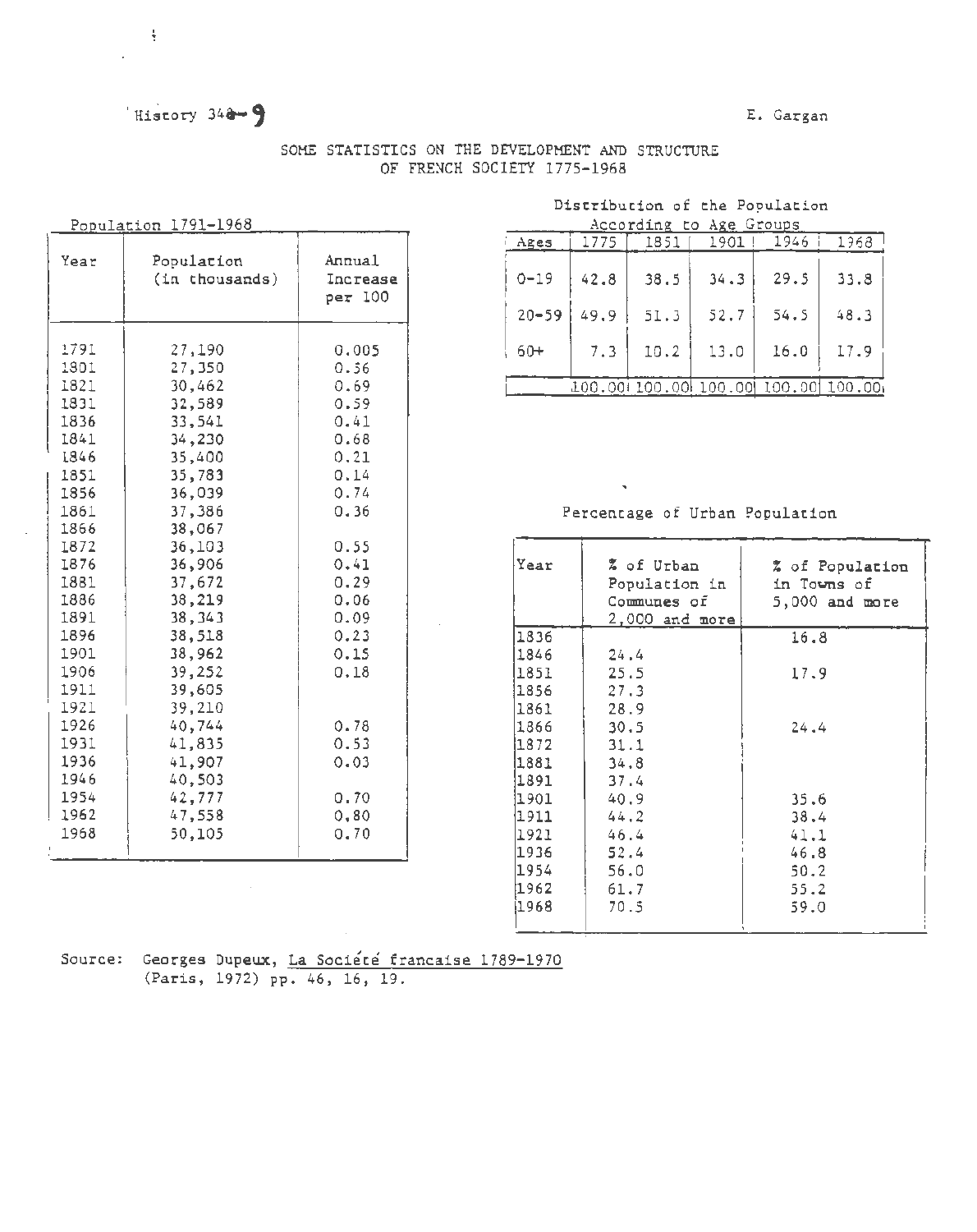| Years               | 1851 | 1881                           | 1901 | 1921 | 1936 | 1954 | 1962 | 1968 |  |
|---------------------|------|--------------------------------|------|------|------|------|------|------|--|
| Primary<br>Sector   | 53   | $\overline{\phantom{a}}$<br>48 | 42   | 43   | 37   | 30   | 22   | 16   |  |
| Secondary<br>Sector | 25   | 27                             | 31   | 29   | 30   | 34   | 37   | 40   |  |
| Tertiary<br>Sector  | 22   | 25                             | 27   | 28   | 33   | 36   | 41   | 44   |  |

r. of Active Population in the Three Sectors of the Economy

Source -  $IBID.$ , p. 30

| Distribution of Active Population at the Age of Leaving School |  |  |  |  |  |  |  |  |  |
|----------------------------------------------------------------|--|--|--|--|--|--|--|--|--|
|----------------------------------------------------------------|--|--|--|--|--|--|--|--|--|

| Age<br>when ending<br>studies | 1901  | 1906           | 1911         | 1921           | 1926           | 1931           | 1936           | 1946           | 1954           | 1962                     | 1968                     |
|-------------------------------|-------|----------------|--------------|----------------|----------------|----------------|----------------|----------------|----------------|--------------------------|--------------------------|
| Illiterates                   | 12    | 10             | 8            | б              | 5              | 4              | 3              | $\overline{2}$ |                | 1                        |                          |
| $7 - 9$                       | 14    | 12             | 10           | $\overline{7}$ | 4              | 3              | $\overline{2}$ | 1              | $\overline{1}$ | $\overline{\phantom{a}}$ | $\overline{\phantom{a}}$ |
| $10 - 12$                     | 17    | 15             | $14\,$       | 11             | 10             | $\bf 8$        | 6              | 4              | $\overline{2}$ | l                        |                          |
| $13 - 14$                     | 40    | 44             | 48           | 54             | 58             | 61             | 64             | 65             | 65             | 61                       | 57                       |
| $15 - 18$                     | 12    | 13             | 14           | 15             | 16             | 17             | 18             | 20             | 23             | 27                       | 30                       |
| $19 - 21$                     | 4     | 4              | 4            | 5              | 5              | 5              | 5              | 5              | 6              | 7                        | 7                        |
| $22+$                         | $1\,$ | $\overline{2}$ | $\mathbf{2}$ | $\tilde{c}$    | $\overline{2}$ | $\overline{2}$ | $\sqrt{2}$     | 3              | $\overline{2}$ | 3                        | 4                        |
| TOTAL                         | 100   |                |              |                |                |                |                |                |                |                          | ----                     |

N.B. The Years 1901-1946 refer to masculine active population

1954, 1962, 1968 refers to total active population

Source: Revue Population, Mai-Juin 1968